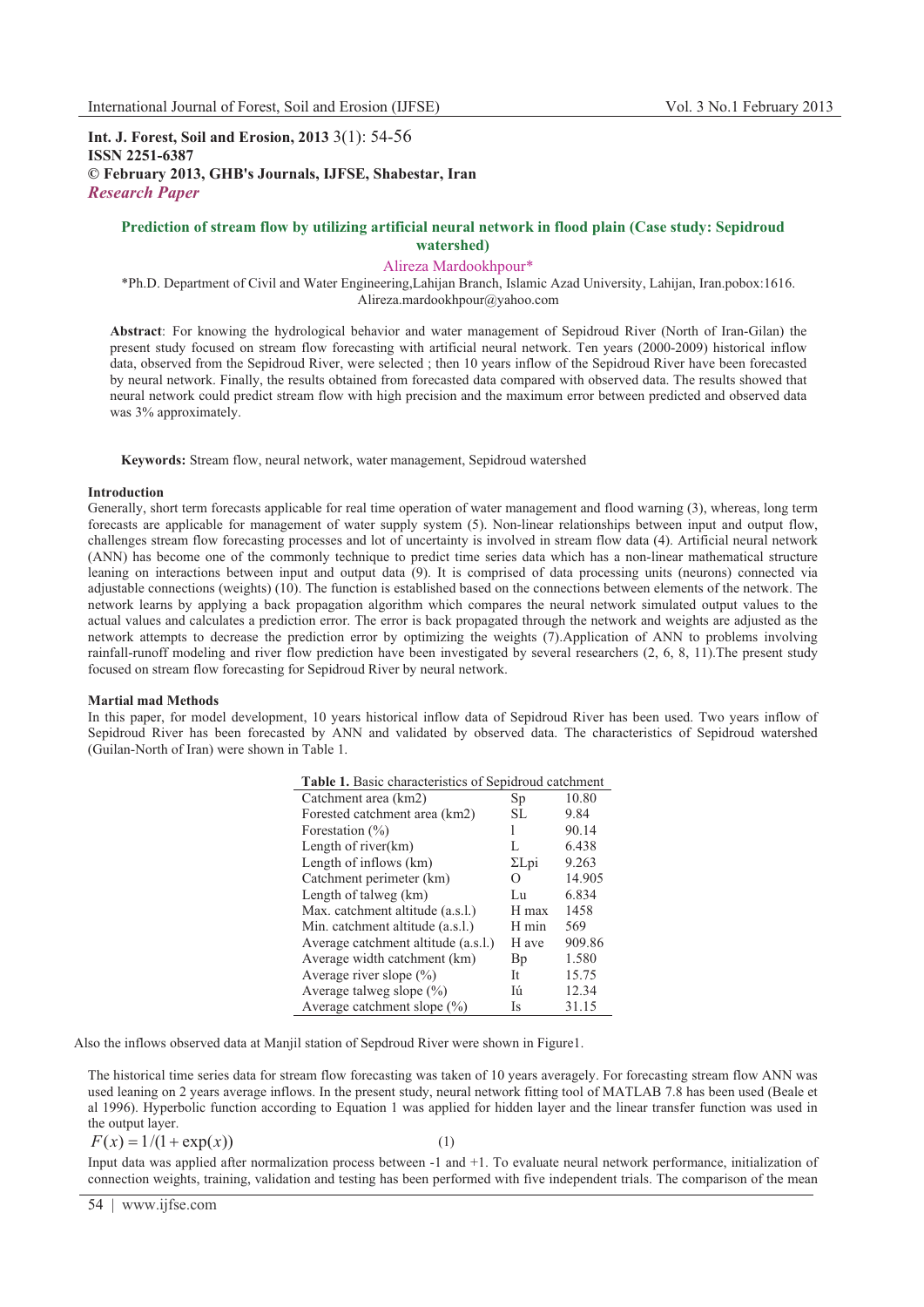squared errors (MSE) values indicates the average squared difference between outputs and targets, which is used to asses the network performance has been given by equation 2. *M*

$$
MSE = \left(\sum_{m=1}^{M} (Ym - Dm)^{\wedge} 2\right) / M \tag{2}
$$

Where *Ym* and *Dm* are the network output and the desired output at any sample "m" respectively and M is the length of the investigated data sets. Also correlation coefficient R values provide how well model is close to actual values. In other words, it provides a measure of how well future outcomes are likely to be predicted by the model. It is desired that R values to be very close to 1.



**Figure 1.** Mean stream flows observed data at Manjil station –Sepidroud River

### **Results**

In Table 2 MSE and R were shown.

| Number of hidden layer | operation  | <b>MSE</b> | R     |
|------------------------|------------|------------|-------|
| neurons                |            |            |       |
| ↑                      | Training   | 124        | 0.741 |
| ↑                      | Validation | 106        | 0.750 |
| ↑                      | Testing    | 53         | 0.800 |
|                        | Training   | 82         | 0.880 |
|                        | Validation | 43         | 0.890 |
|                        | Testing    | 22         | 0.890 |
| 4                      | Training   | 29         | 0.975 |
| 4                      | Validation | 16         | 0.978 |
| 4                      | Testing    | 13         | 0.980 |
|                        | Training   | 28         | 0.999 |
|                        | Validation | 22         | 0.989 |
|                        | Testing    | 18         | 0.991 |

| Table 2. Performance evaluation of training, validation and testing for data |  |  |  |
|------------------------------------------------------------------------------|--|--|--|
|                                                                              |  |  |  |

Also Figure 2 showed the prediction accuracy of model.

It can be realized that good prediction accuracy has been achieved with 5 numbers in the hidden layer on fifth trial for best model chosen values of R was 0.999 that showed a perfect fit where outputs and targets were equal to each other approximately. Stream flow forecast results for 10 years, with proportions of data ratio 90:05:05 have been shown in Table 3 and Figure 3.

| <b>Table 3.</b> Various percentage of forecast errors in ANN model with |  |
|-------------------------------------------------------------------------|--|
|-------------------------------------------------------------------------|--|

| -<br>87 A | DME<br>. | $^{\prime}$ 0/ $_{\circ}$<br>$-$ |
|-----------|----------|----------------------------------|
|           | $\Omega$ | ◝                                |

If Zt is forecasted data and Zi is actual observed data, the forecast error is:

| $Ei = Zi - Zt$                                         | (3) |     |
|--------------------------------------------------------|-----|-----|
| Hence percentage mean error is obtained by Equation 4: |     |     |
| $PME = (1/n) \times (\sum (Ei/Zi))$<br>$i=1$           |     | (4) |